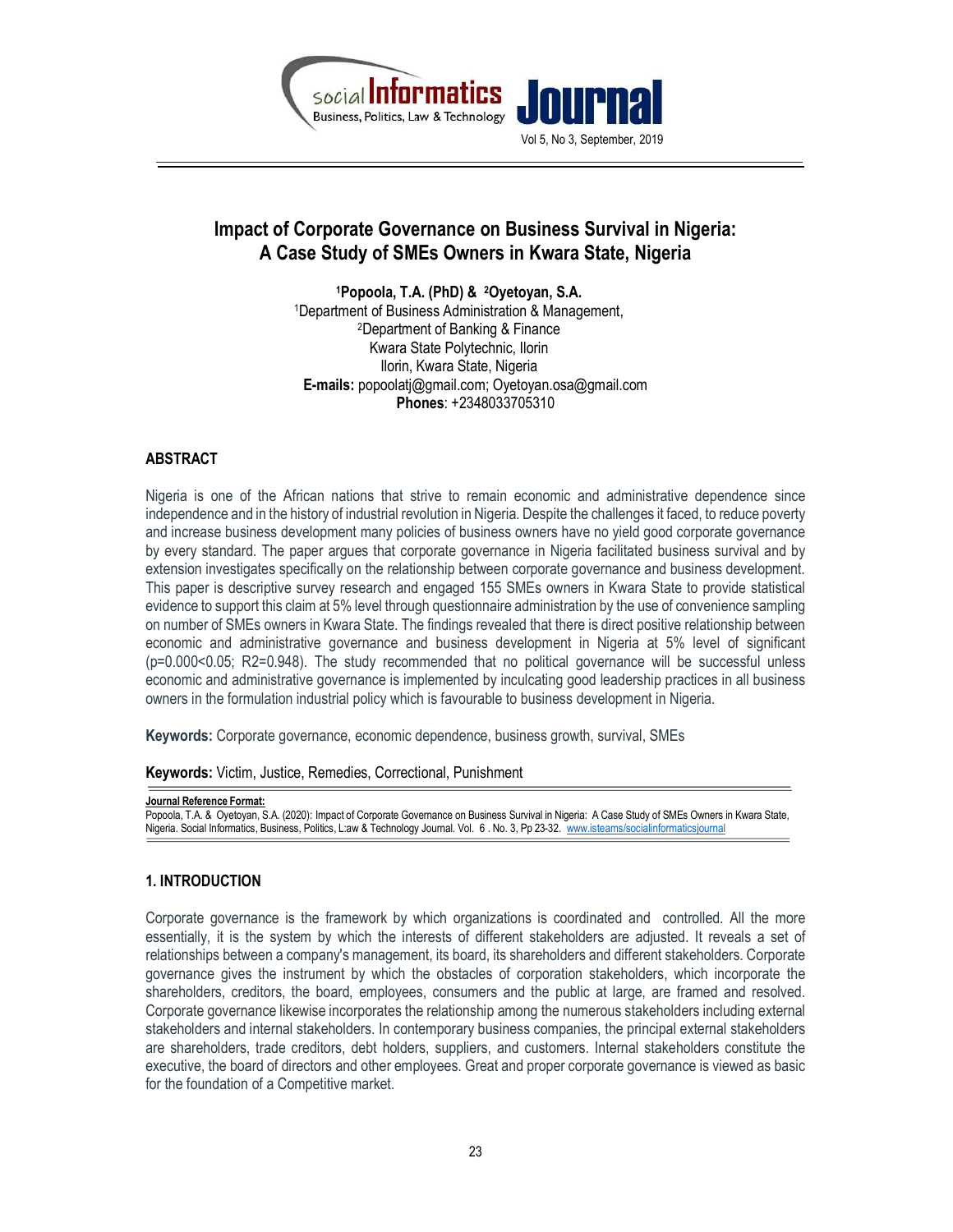

Corporate governance practices balance out and fortify great capital markets and secure investors, Khaliq and Muhammad (2013)it helps organizations to improve their presentation and draw in investment. Corporate governance empowers organizations to achieve their corporate objectives and to secure the privileges of shareholders. From the abovementioned, it is viewed that Corporate Governance is an all-encompassing concept that looks to ensure and initiate sound bedrock governance standard, in the formation of wealth, in the light of supremacy that enterprises need to come to accept in privately drove economies. All these would make it compelling enough to examine the position of the corporate governance on business survival in Nigeria.

Today, with worldwide viewpoint, doctrine of free market and democracy is repeating like never before previously, and thinking about the effect of organization's operations on the wealth of nations and the distribution of economic wellbeing, it is becoming increasingly clear that the governance of companies, family owned businesses and small and medium term enterprises, must be given reasonable consideration by all stakeholders, as does political governance. Corporate governance involves relationship between the shareholders and the company; the annual general meeting and the executive management; directors' obligations regarding responsibility and integrity; legit and reasonable exchanging by corporations; reasonable and fair treatment of shareholders, including minority shareholders; credible disclosure standards; security of buyers' wellbeing through standard product.

Corporate Governance alludes to the way wherein the intensity of a corporation is practiced in the management of the corporation's total portfolio of assets and resources, with the target of keeping up and expanding shareholders esteem and the fulfillment of different stakeholders with regards to its corporate mission. Corporate Governance has to do with making harmony among economic and social objectives and proficient utilization of resources, accountability in the utilization of power and beyond what many would consider possible, to align the interests of individual corporations and society. In the past business ownership was exclusively the privileges of the owners getting legitimately engaged with the day to day running of the activities of the business. Anyway with modernization, development and extension of business both in size and specialized ability, it has turned out to be troublesome and practically unthinkable for business owners to by and by deal with these patterns alone.

Arrangement of managers has turned out to be basic as business owners will like their undertaking to proceed and such arrangement is that the coherence and management will be done for their benefit. These are to give record of their stewardship intermittently by answering to the business owners the aftereffects of their works. Sanusi, (2003) states that there is nobody single factor that adds to institutional issues than the absence of compelling governance. Boundless corporate embarrassments and disappointments had their root in untrustworthy management choices and, sometimes, outright cover-ups of illicit activities, that is why in the statement of Owolabi and Dada(2011) because of fake practices by the management of corporate organizations just as in the arrangement of fiscal summaries arranged by the management and report immediately to the business owners has brought to the fore the role, which the pursuit of narrow group interest played in destroying these corporations and, consequently, the lives of millions of innocent citizens who had a stake in them, therefore the concept of corporate governance emerges and we need to know.

#### 1.1 Statement of Problem

The development of corporate governance is a reaction to unethical business practices in industrial development in Nigeria such as, poor conducive and enabling environment needed for business activities to survive. More so, corporate governance in Nigeria still falls far below economic and business development needed to make a meaningful impact on the lives of ordinary Citizens, given that more than half of the population lives on less than one dollar a day (UNDP, 2011). All the economic reforms embarked upon by the Nigerian governments over the years have not been able to improve business survival let alone develop poor infrastructure and create opportunities for the masses (Oteh, 2009).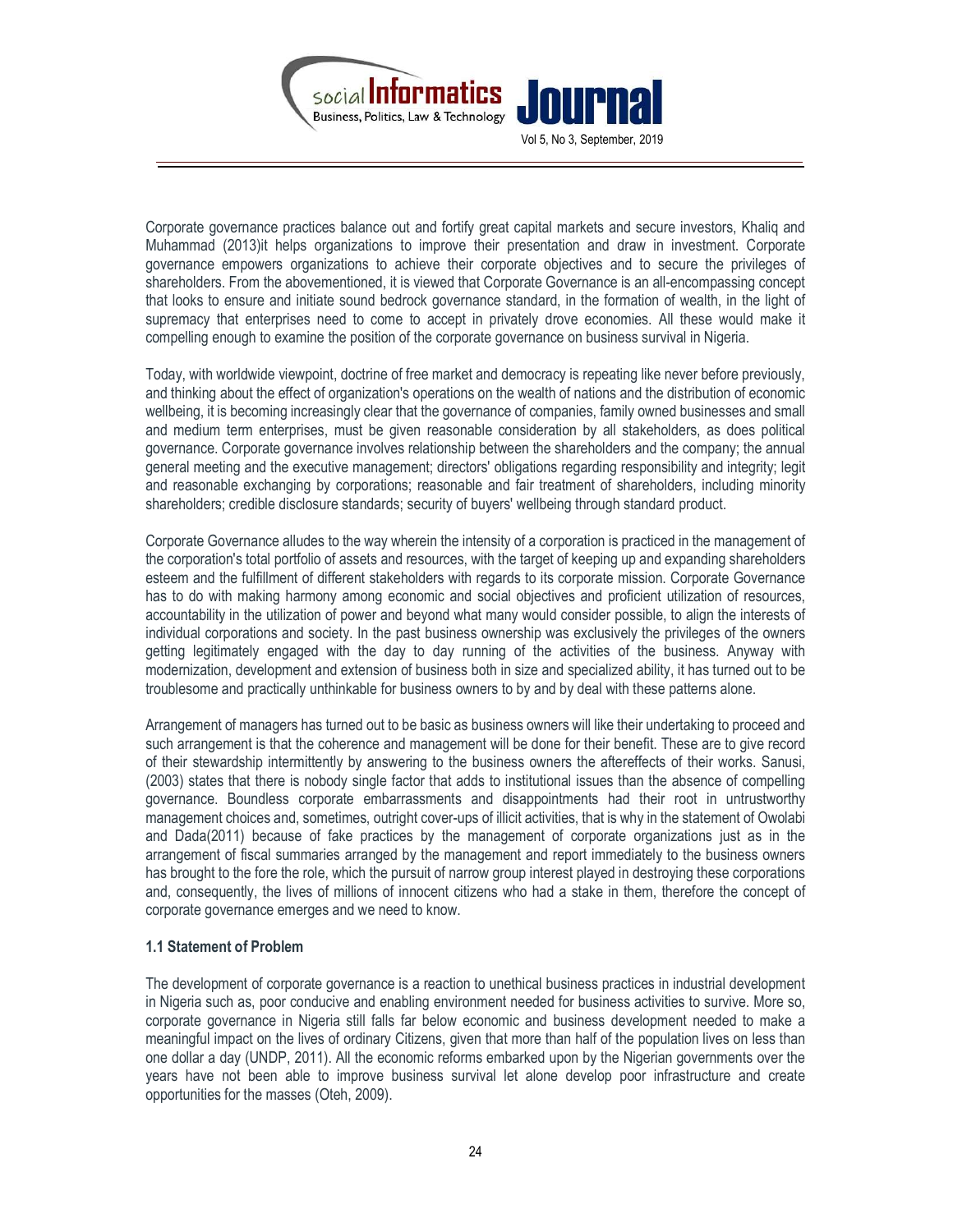

Also poor corporate governance, corruption, political and economic instability coupled with lack of infrastructure and inefficient use of resources has been the bane of business survival in Nigeria (Okeke and Eme, 2014). This example, together with other reported cases of corporate failure in administrative, economic and political governance arising from massive frauds and material misstatements such as the case of breakdown in corporate governance that lead to fraudulent practices in corporate bodies both in Nigeria and in the overseas countries, starting from Cadbury Nigeria Plc, similar to that of Levers Brothers Plc now Unilever, Eron, Halliburton, and some corporate banks which led to the investigation of effect of corporate governance on business survival in Nigeria.

#### 1.2 Objective of the Study

The overall aim of this study is to critically examine the relationship between corporate governance and business development in Nigeria.

# 2. LITERATURE REVIEW

### 2.1 Conceptual Clarification

### 2.1.1 Corporate Governance

Corporate governance is an incredibly elusive goal; it implies various things to various organizations. Once more, corporate governance sexperts likewise routinely center on different sorts of governance, for example, worldwide governance, I.T. governance and participatory governance (Gisselquiset, 2012). Be that as it may, corporate governance has been characterized by United Nations (UN) and other worldwide establishments as enveloping full regard for human rights, the standard of law, successful investment, multi-actor organization, political pluralism, straightforward and responsible procedures and foundations, a productive and viable public sector, authenticity, access to learning, data and training, political strengthening to the individuals, value and manageability, and mentalities and qualities that cultivate duty, solidarity and tolerance. Nonetheless, there is a general consensus that great governance identifies with political and institutional procedures and out comes that are accepted to be critical to accomplish the points of advancement. Kaufmann, Kraay and Mastruzzi (2008) characterized governance as convention and an institution by which authority in a nation is exercised, the capacity of government to define and regulate approach and regard the legislature gets from its aspects and bridges the gap between leader and the led. In the equivalent vain, it has been set up that effective governance has been demonstrated to be identified with economic development (Huynh and Jaco-Chaves, 2009, Malik, 2002).

UNDP further takes note of that great governance has three essential precepts; economic, political and administrative. Economic governance incorporates basic leadership forms that influence a nation's economic exercises and its association with different economies. This has significant effect on the quality of life, equity and poverty. Political governance is the procedure of basic leadership to plan strategy; Administrative governance has to do with the system of policy implementation. Incorporating all, corporate governance characterizes the procedure and structures that guide political and socio-economic relationship.

As indicated by (Waziri, 2009) corporate governance supports incorporation in all aspects and bridges the gap between leader and the led, the citizens must be conveyed along at all the phases of policy planning, decision making and implementation process. Corporate governance is an intermediate term used in the international development literature to describe how public institutions should conduct public affairs and manage public resources in order to benefit the generality of the populace, especially the poor and the most vulnerable in the society. Corporate governance is the procedure of basic leadership and the procedure by which decisions are actualized or not executed. Corporate governance can apply to international, cooperate, local governance, or interactions between other sectors of the society (Wikipedia, 2018). The concept of corporate governance frequently rises as a model to look at infective economies or political bodies with viable economies and political bodies.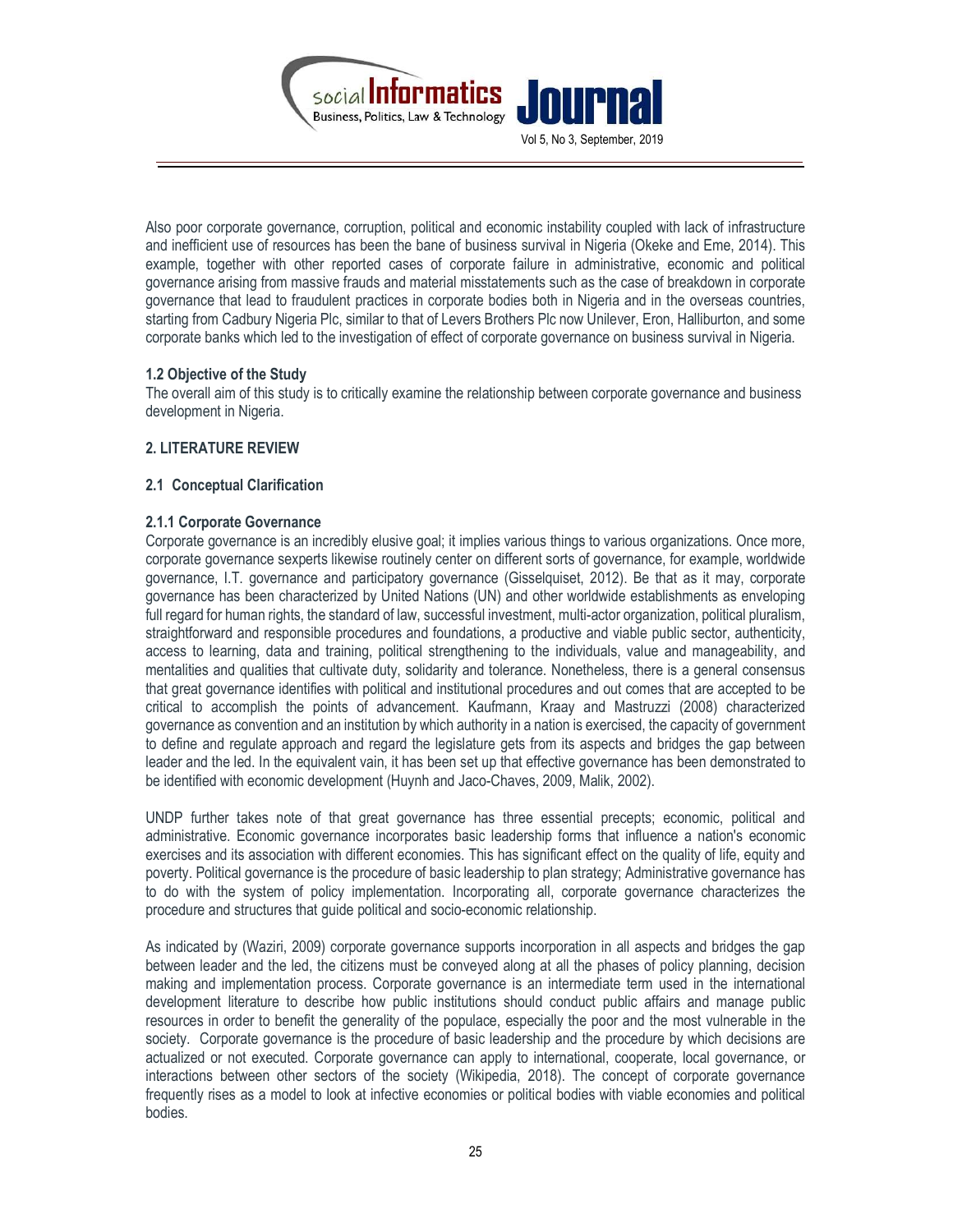

The concept focuses on the obligation of government and overseeing bodies to address the issues of the majority instead of select group in society. Dominant part of nations classify as successful are western liberal democratic states, mostly found in Europe and America. Corporate governance benchmarks regularly measure different institutions against these states. Aid organizations and the authority of advanced nations regularly will concentrate on the importance of good governance to set prerequisites that will fit in with the organizations plan, making corporate governance imply many different things in many different contests (Poluha, 2002).

### 2.1.2 Key Corporate Governance Indices

Research has shown a positive correlation between corporate governance and business development in advanced countries of the world (World Bank, 2007). Hence, the need for good governance and its application in the growing economy of developing African countries; thus several studies has indicated that the key governance indicators for some African countries especially Nigeria show a poor record of an evolving democratic government since independence in 1960. Even the World Bank (2007) has come around to acknowledge this. Since the mid 1999s the World Bank has published several reports and developed sets of governance indicators all with the theme "governance matters" (World Bank, 2007). Amongst the key indicators of governance are; regard for human rights andfundamental freedoms, regular free and reasonable elections, the partition of forces as balanced governance; decentralized government structures, free political organizations, a free media, presence of common society, and presence of guard dog institutions, for example, anti-corruption, auditor general, ombudsperson, non-military personnel control of the military, all stressing responsibility and straightforwardness and focal qualities and benchmarks of conduct.

The great execution on these indicators demonstrates that the citizens do partake in the issues of their country and in the process have trust in their leaders to ensure their rights. A citizen who lives in a nation where these indicators are watched and connected feels engaged. Such empowerment at a political level leads to selfrealization and actualization - capability development that reduces poverty and increases personal growth and responsibility. Through participation in local decision making institutions, grassroots or community based organizations (CBOs) including religious and nongovernmental organizations (NGOs), trade unions and various political formations, citizens become the bedrock of good governance as they select and elect leaders and advocate for policy reforms. In Nigeria, notwithstanding their limitations with regard to information and advocacy skills, the chiefs, private media, NGOs, CBOs and opposition parties have been key watchdogs of democratic governance and thereby helped to sustain Nigeria's democratic record as well as regular reforms.

#### 2.2 Business Survival

The term "survival" has been in existence since the 16th and 17th century. Early scholars viewed business survival from different perspectives; Lundstrom (2005) wrote that business survival is discovering new business possibilities in the market which can be individual or people who start business based on an entirely new products and services, establishment of handicraft or services oriented business with more imitative products and services. Shane, (2003) postulated that business survival is a process that evolves seven stage which include; existence of opportunity, discovery of opportunity, decision to exploit opportunity, resource acquisition, business strategy, organizing process and business performance.

According to Schumpeter, (1942) business survival is a progression of change where innovation is the most important function of business inventors. The concept of business survival encompasses several stages of operation, including, innovation, risk bearing, identifying the investment opportunities and how to set up and promote the businesses in order to reach the set target. Survival is one model that is deemed critical to formulation and implementation of business strategies. It is therefore understandable that many countries now prioritize development of policies aimed at encouraging business development (Okoye and Adigwe, 2015).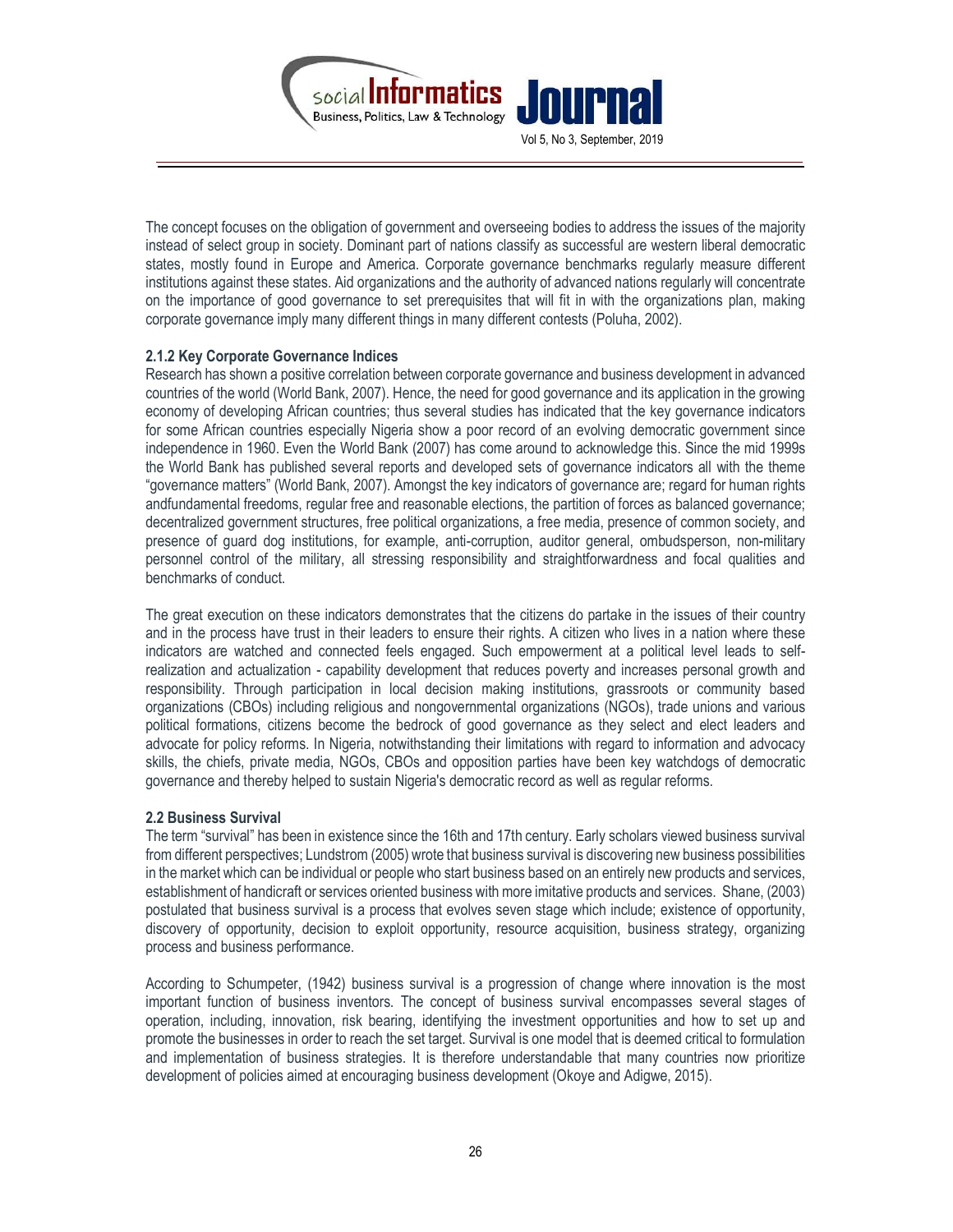

Mainoma, (2008) on the other hand has opined that business survival is theprocess of using private initiative to transform a business concept into a business venture to grow and diversity an existing venture or enterprise with high growth potential. Therefore, Business survival is important because it enables the business owners to initiate and sustain the process of economic development in the following ways;

### i. Creation of job opportunities

Unemployment is one of the major problems confronting developing countries, and Nigeria is not an exemption, survival mode of cutting costs, tightening profit margins and savings cash enables prospective business owners in promoting the business development. Thus, enabling them to employ more people. With the setting up of more units' of enterprises by owners, both on small and large scale, numerous job opportunities are created for others.

#### ii. Capital formation

It is not possible to set up an enterprise without adequate founding, entrepreneur as an organizer of factors of production employs his own as well as borrowed resources for the setting up his enterprise. He mobilizes idle savings by putting it into productive use. In this way, he helps in capital formation, which is so essential for the industrial and economic development of a country. Various development banks in Nigeria, take the initiative in promoting entrepreneurship through assistance to various agencies involved business development and by providing financial assistance to new business owners.

### iii. Use of local Resources

In the absence of any initiative local resources are likely to remain unutilized. Putting these resources into proper use will transform the area even at a lower cost. Wise entrepreneurs take advantage of the opportunity to exploit it in the best interest of the area and industry.

#### iv. Improvement in the Standard of living

Survival mode help to improve standard of living by adopting the latest innovations, help in the production of wide variety of goods and services. By making efficient use of resources, they start producing better quality of goods and services at lower cost, this enables them to ensure easy availability of better goods at lower prizes to the consumers which result in better improvement in standard of living of the people. EDs provide the necessary support to entrepreneurs by educating them about the latest innovations and trend.

#### 2.3 Economic independence

Survival mode enables a country to produce a wide verity of quality goods and services at competitive prices, they develop substitutes of goods being imported. Thus, preventing over dependence on foreign countries and thereby prevent flight of foreign exchange. Through sale of their surplus products in foreign market, in this way entrepreneurs help their country to earn foreign exchange, which is important to meeting developmental needs of the economy. Export promotion and import substitution thus help promoting import substitution. Thus, help in promoting economic independence of the economy.

# 2.4 Causes of Corporate Governance Failures in Business Survival

Below are some of the causes of corporate failure, which reasonable business must guide against in order to remain in existence for long (Graham, 2003):

#### i. Internal governance failure

Nigerian corporate governance model is built on three relationships of shareholders, the boardroom and the management like other existing model at the global scale. This relationship has since been broken through separation of ownership from control (Berle and Means, 1932). Shareholders now feel reluctant to monitor corporations and passive in attending International shareholders general meeting, both institutional and individual shareholders do not behave like owners (Monk, 2011). Institutional investors even encouraged adoption of high-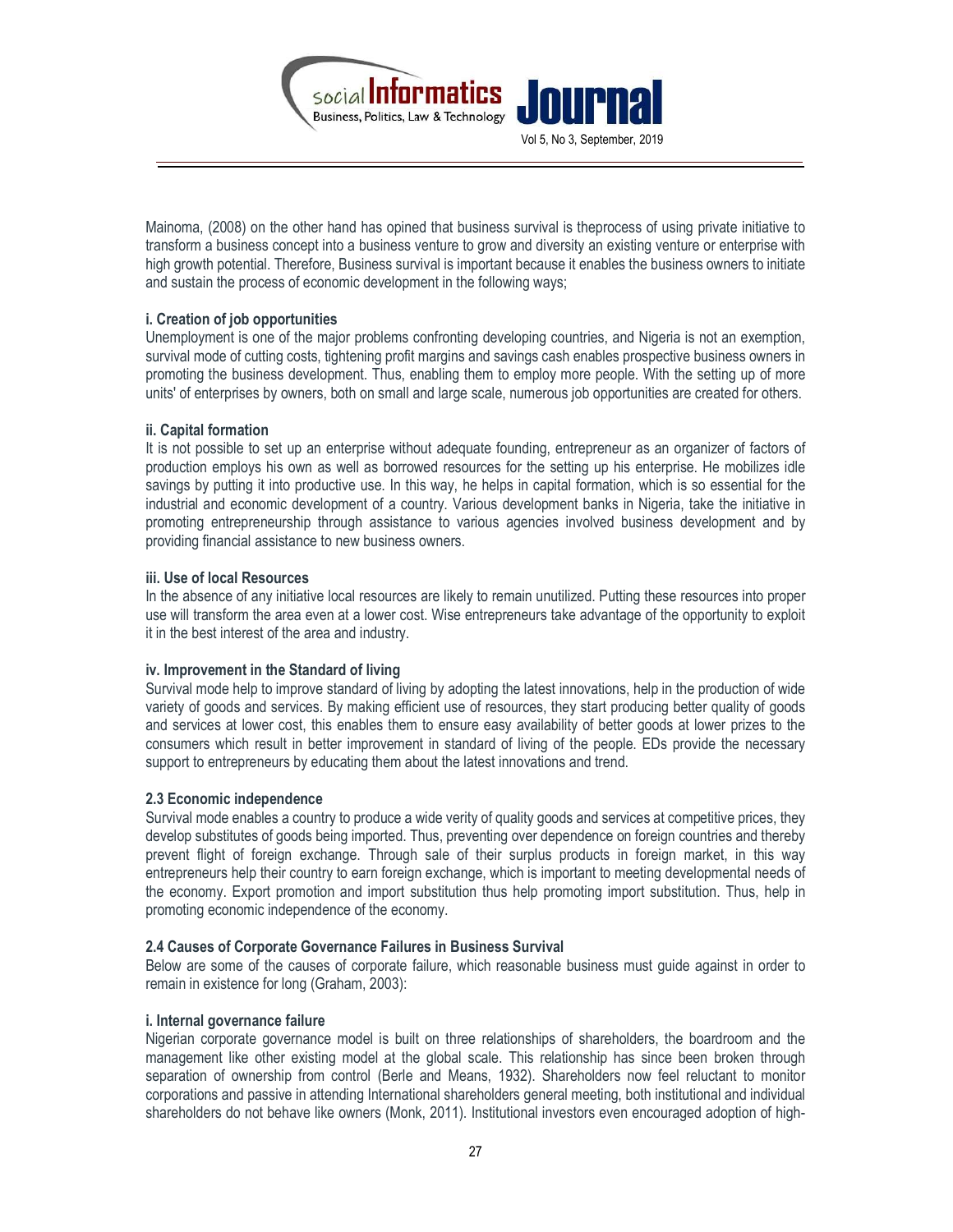

risk business strategies before the financial crisis (Barker, 2011).

#### ii. Stakeholders governance failure

This is the case when stakeholders like employees, suppliers and major customers exert significant influence on business decision making through specific institutional arrangement. Most countries do not have stakeholders governance code, hence the practice varies from one country to the other and from one company to the other as the case may be

#### iii. Incompetent management

If the company's management lack technical skill, focus, vision, inability to project into future outlook of the company and improper planning of resources; all these can lead to business failure;

iv. No succession plan: Some businesses are conducted in such a way that the Chief Executive believes only in himself and would not think of planning or training somebody else to continue the operation of the business after him;

#### v. Declining market

Change in technology that is not reflected in the operation of the business may lead to declining market for such business as only the competitors that cash in on the new methods that would remain in business. Hence owner of business should always strive to move with the latest way of doing things to avoid business failure;

#### vi. Corruption

Corruption in governance has been the bane of business development in Nigeria, for an entrepreneur to obtain licenses, permits goods and services from government agencies the entrepreneur is usually subjected to giving bribes to some government officials before these services are rendered. Thereby, losing the scarce resources he could have invested in his business to giving kickbacks to these corrupt officials.

#### vii. Underdeveloped State of Infrastructure in Nigeria

The odd state of infrastructure in Nigeria cannot be overemphasized. This was attributed to poor corporate governance on the part of government and has become a huge nightmare to both entrepreneurs and the general population at large. With the poor state of power supply, transportation, assess to clean water, communication and so on. Owning to the non -availability and in most cases outright non- existence of infrastructure, entrepreneurs have gone to the extent of procuring their own generators, water supply, and grading of roads. These facilities have resulted in the high cost of doing business in Nigeria and have made Nigerian corporate business to remain less competitive in the global business environment. This is because the role of corporate governance in promoting business development in Nigeria has long been earmarked in effective governance, which has been shown to be related to economic growth and per-capita income Kanufmann and Kraay, (2002).The World Bank has collected data regarding governance effectiveness since 2006 the World Bank data collection combines the views of a large number of big enterprises, citizens and expert survey of respondents in industrial and developing countries.

According to (Kanufmann et al, 2008) The World Bank data collected identified six corporate governance indicators as follows;

1. Political Stability and Absence of Violence; perception of likelihood government will be overthrown through unconstitutional means or violence means.

2. Regulatory Quality; perception of the ability of government to formulate and implement sound policies and regulations that permits and promotes private sector development.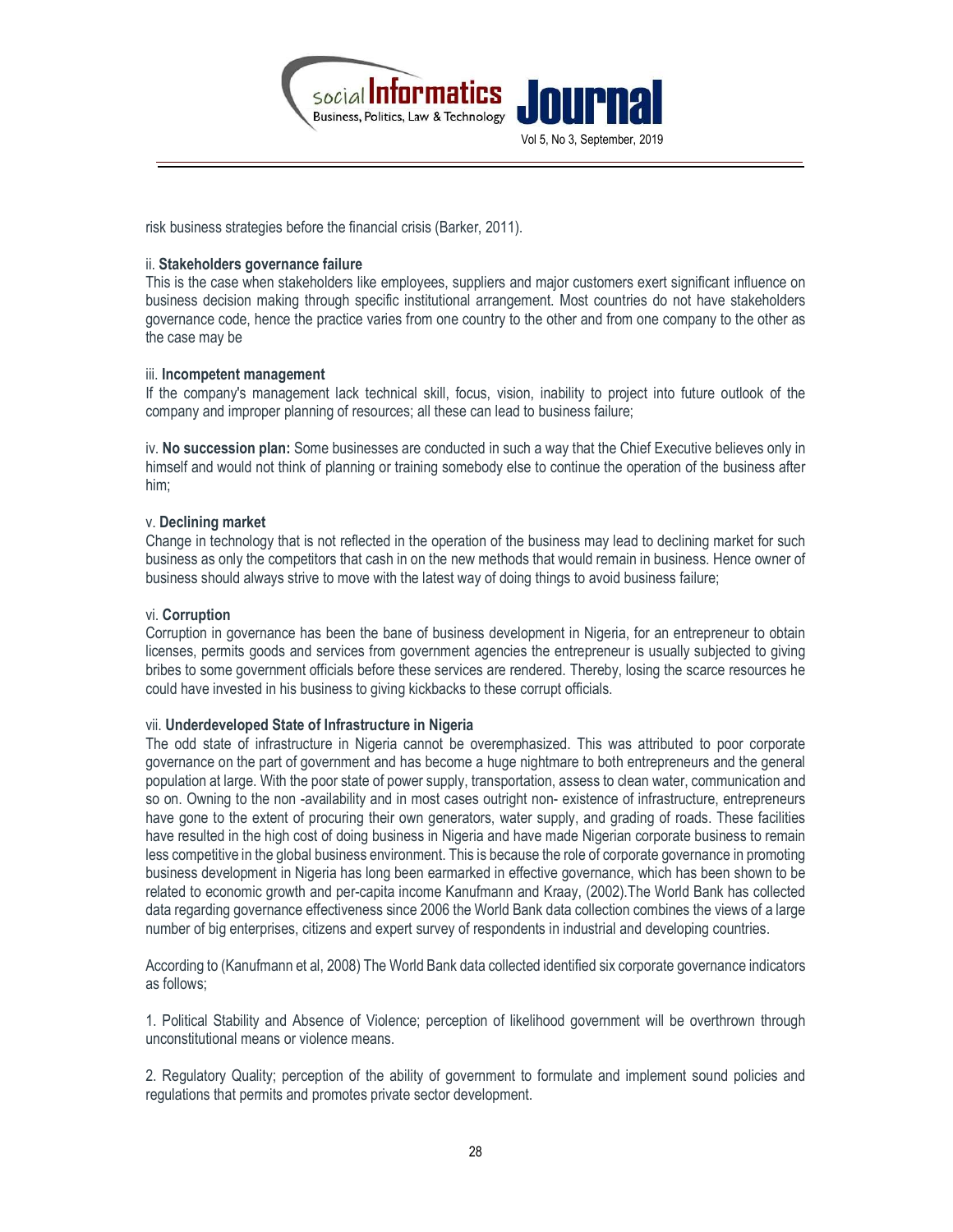

3.Rule of Law; perception of the ability an extent to which people have confidence in and abide by the roles of society and in particular, the quality contract enforcement, property rights, the police and the courts, as well as the possibility of crime and violence.

# 3. THEORETICAL REVIEW

# 3.1 Growth Theory

According to Papadaki and Chami (2002), theories on small business survival view business growth from an organizational life cycle perspective, which sees survival as a natural phenomenon in the evolution of the business development; other perspectives see business survival and growth as a consequence of strategic choice. Growth theory explains that attributes of the business owner and corporate governance are crucial in expanding a business and in overcoming the barriers to the evolution of a business from one stage to the next. Sexton and Smilor (1997) and Carland (1984) distinguished between a business survival and an entrepreneurship development. According to them, an entrepreneur is committed to the growth of the business. Growth is the very essence of good corporate governance and control of economy resource,"and commitment to growth is what primarily distinguishes business survival and business development. The implication of the growth theory applicable to corporate governance is that it awakens business owners from the danger of complacency. This is because once complacency feelings outweigh a business owner, the tendency for business survival is foreclosed and emerging demands and societal dynamism could easily send such investment out of operation. So, a continuously growing business is the only yardstick for continuity and sustainability of business development.

# 4. RESULTS AND FINDING

Results and findings from the research are presented next

| Source                    | Type III Sum of<br>Squares | Df  | Mean Square |          | Sig. |
|---------------------------|----------------------------|-----|-------------|----------|------|
| <b>Corrected Model</b>    | 216.977 <sup>a</sup>       | ŋ   | 108.489     | 1373.278 | .000 |
| Intercept                 | 453.679                    |     | 453.679     | 5742.772 | .000 |
| Economic governance       | 136.534                    |     | 136.534     | 1728.278 | .000 |
| Political governance      | .233                       |     | .233        | 2.949    | .291 |
| Administrative governance | 7.392                      | 2   | 3.696       | 46.784   | .000 |
| Error                     | 11.900                     | 150 | .079        |          |      |
| Total                     | 2303.000                   | 155 |             |          |      |
| <b>Corrected Total</b>    | 228.877                    | 154 |             |          |      |

# Table 1: GLM Tests Between-Subjects Effects of different corporate governance on business development

a. R Squared = .948 (Adjusted R Squared = .943)

The underneath values in table 3 indicate there are significant relationship between good governance and business development in Nigeria. This is shown in the R<sup>2</sup>-value (0.948) and adjusted-R<sup>2</sup> (0.943) that advocate for 94.8% increase in SMEs development as good governance increase by 1%. The adjusted-R<sup>2</sup> which is just so close to  $R^2$ depicts the fact that the model fitness is perfect. In other word, the 155 sample is a good representative of the population of the selected business owners in the study area; meaning that outcome variable will only assumed a negligible difference of 0.5% for the model sampled from the population. Therefore the sampled opinions of 155 respondents are true reflection of the population of the study on the actual relationship between business development and corporate governance.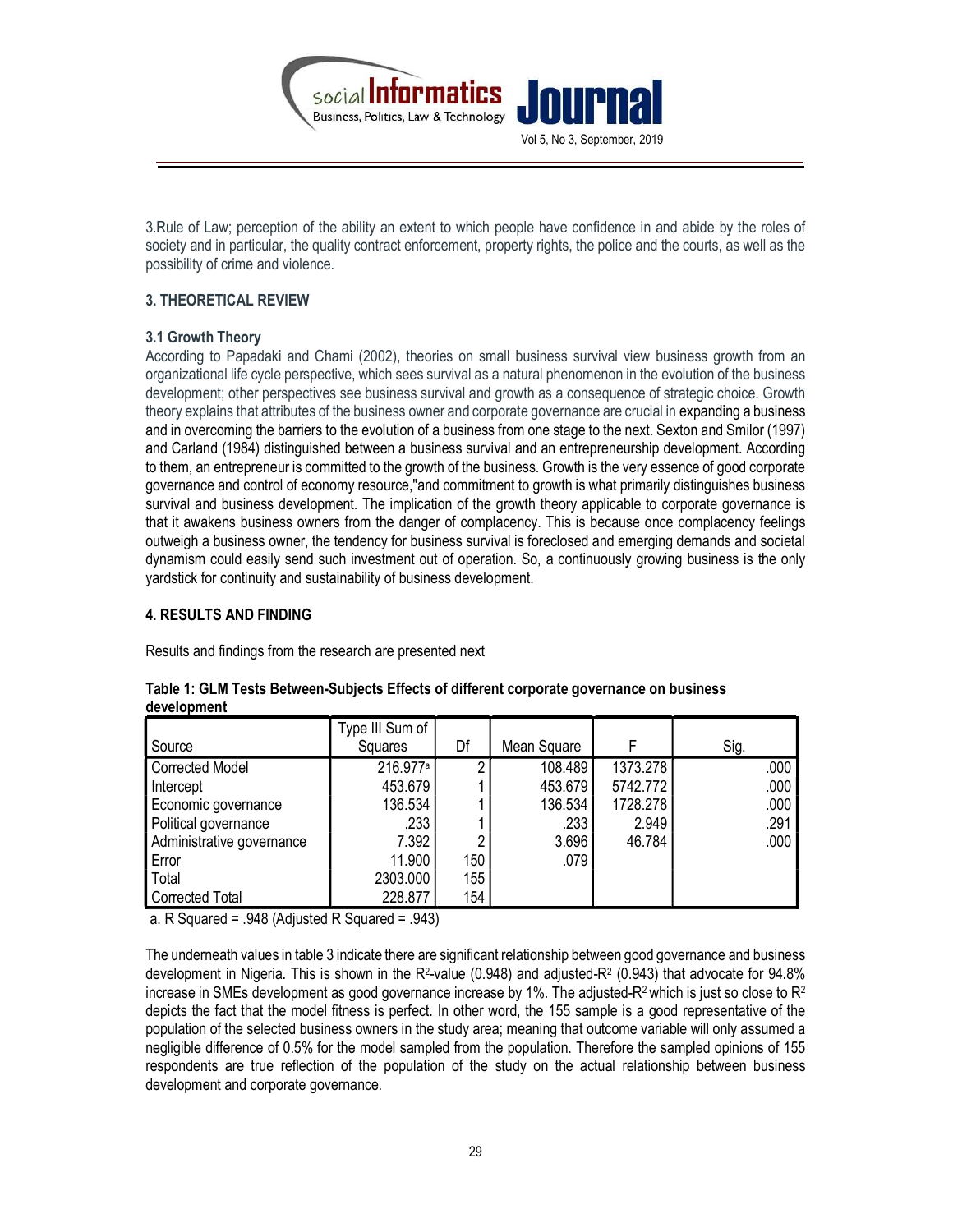

Therefore, economic governance with mean-square value of 136.534 and F-ratio=1728.278, p=0.000<0.05 means that there is significance relationship between governance and business development at 95% confidence level. Political governance with mean-square value of 0.233 and F-ratio=2.949, p=0.291>0.05 means there is no significance relationship between political governance and business development in the sampled area at 95% confidence level. The effect of Administrative governance with mean-square value of 3.696 and F-ratio=46.784, p=0.00<0.05 implies there is significance relationship between business development and administrative style of corporate governance in the sampled areas at 95% confidence level. Thus, the intercept (5742.772) and corrective model (1373.278) are equally significant at 5% level; meaning that a proper corrective measure were to be applying by the business owners and managers in sampled area to improve business development by employing collaborative efforts to invest mostly on economic and administrate governance than political governance because the removal of the corporate governances has serious significant effect on business survival in Nigeria as shown in the p-value=0.00<0.05. Therefore it is posited that good corporate governance do enhance the expansion capacity of business development in the Nigeria.

### 5. DISCUSSION OF FINDINGS

The result of GLM in tested hypothesis supported the view by reinforce that good governance is positively related with business development and ditto the performance, which means that as good governance increases, business expansion in the Nigeria increase and if good governance decreases, the business development decrease. Therefore the null hypothesis which stated that there is no significant relationship between good governance and business development is rejected and the alternate hypothesis is accepted. It is therefore posited that good governance is a critical elements of business survival that should be applied to a high extent to influence business development and increase overall business performance in Nigeria. This finding aligned with the work of Tunji and Adedeji, 2014 that application of established corporate governance principles and practices add value to the business in Nigeria.

# 6. CONCLUSION

The objective of this paper was to show that good governance is central to a Nigeria's business survival in Nigeria. Examining good corporate governance in the context of Nigerian business demonstrated an important link between economic governance, administrative and political governance in leadership development and in turn business development. Over the past two decades Nigeria has made progress in political governance but less on economic and administrative growth. In the context of leadership development the governance has not been responsive to the needs of the whole population in term of economic and administrative policies and programmes that were targeted to the need of business development in Nigeria. The achievement record has not been impressive on economic and administrative governance and the finding in this study has shown that political governance in Nigeria has no significant relationship with business survival as does the economic and administrative governance in a whole.

Therefore Nigeria has not change from the least developed and one of the poorest countries because of poor economic and administrative governance. Thus, the cases of business survival shows that with good governance in economic policy and particularly administrative governance, Nigeria can have positive significant impact of good corporate leadership on the business survival as well as help transform people's lives and businesses better than ever before. To this extent, the finding in this study offers lessons to other African countries. Therefore, it is concluded that business must thrive and efficiency improve through democratic economic and administrative governance which should be strengthening both at all levels in order to increase accountability, reduce bureaucracy, corruption and promote high economic dependency.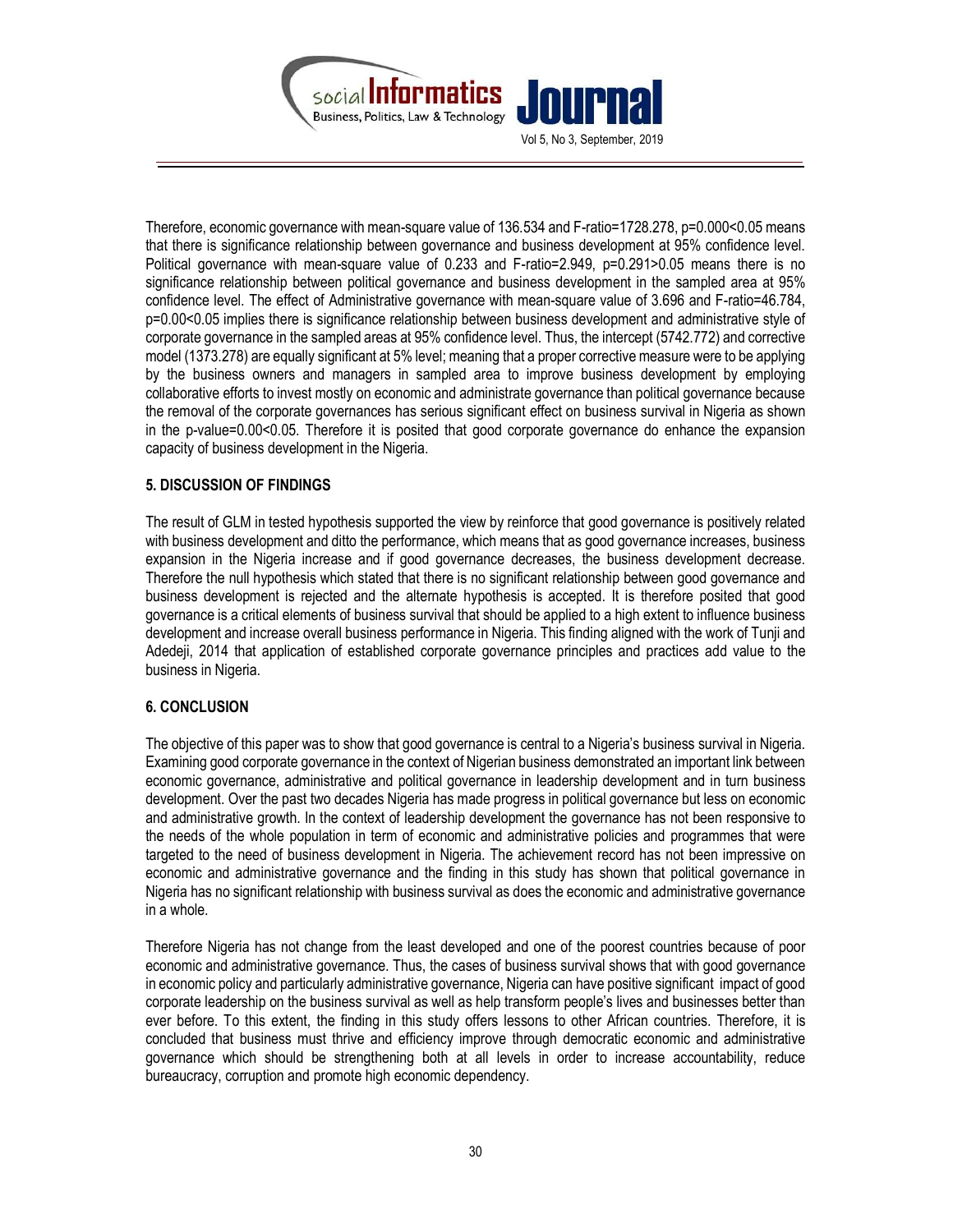

### 7. RECOMMENDATIONS

Business survival has been neglected for too long in Nigeria; however, it can be revamped with the following recommendations;

- I. Economic and administrative governance should be implemented by inculcating good leadership practices in all business owners in the industrial policy of the government that are favorable business development.
- II. All corrupt practices that are inimical to good corporate governance through holding of political office in Nigeria should be eliminated.
- III. Provision of adequate infrastructural facilities to ease the cost of production which helps in promoting business survival.
- IV. Government should as a matter of urgent need, revamp the nation's infrastructure to ensure that business run their businesses at minimal cost.
- V. Policy formulation and implementation on entrepreneurship development in Nigeria must be constantly reviewed and implemented to meet the ever changing demands of 21st century.

### **REFERENCES**

- 1. Ademolekun, I., (2002). Public Administration in Africa; Main Issues and Selected Countries Studies. Ibadan; Spectrum Books
- 2. Duru, M. (2011). Entrepreneurship opportunities and challenges in Nigeria. Businesses and Management review 1(1) 41-48.
- 3. Ekpu, R., (2009). "Ten years of Faltering Steps" NewsWatch, December 21st
- 4. Friedman, B. A. (2010) Relationship Among World Governance Indicators And National Per Capital Income Weighted By Environmental Sustainability, Journal Of Advance In Business 1(2), 37-54
- 5. Garland, J W, Hoy F, Bolton W R, and Garland J C, (1984). Differentiating Entrepreneurs from Small Business Owners. A conceptualization; Academy of Management Review, 9(2), 354-359
- 6. Huynh, K. Jaco- Chavez. (2009) Growth and Governance: A Non parametric analysis, Journal of comparative economics, 37(1), 12-143.
- 7. Hritesh, D. (2005) Importance Of Entrepreneurship Development Programme (EDP), www.Publishyourarticle.net/knowledge-hub/entreneurship/importace-of Enteprenurship-Development-Programme-Edp/4456/
- 8. Kaufmann, D, & Kray A (2002) Growth without Governance, Discussion Paper. World BankPolicy Research Working Paper.
- 9. Kaufmann, D. Knary, F. and Mastruzzi, M. (2008), Governance matters; aggregate and individual governance indicators 1996-200, World Bank policy Research working paper No, 4654
- 10. Mainoma, (2008), Extracted from www.projectwriter.ng/impact-of-governmen-policy- on entreprenuership-development-nigeria/
- 11. Matlay, H. (2008), The Impact Of Entrepreneurship Education On Entrepreneurial Outcome. Journal of small business and enterprise development, 15 (2). 23-45
- 12. Okoye, N(2013) Role of Government on Entrepreneurship Development,Paper 7, The Guardian,Wednesday, 12th April 2013
- 13. Olutunla, G T. (2011), Entrepreneurship for National Development, 27th Inaugural lecture of the Federal University of Technology Akure, 26th April
- 14. Onifade, A. (2008), Unemployment in Nigeria; A care for self-Employment Education in tertiary Institutions, extracted from www.gaurdian.ng/featuers/entreprenuership-roleof-government/
- 15. Pickle, H B, and Abrahamson, R C, (1990), Small Business Management, New York, John
- 16. Schumpeter, S A, (1942), Capitalism, Socialism and Democracy, N Y, Harper & Brothers